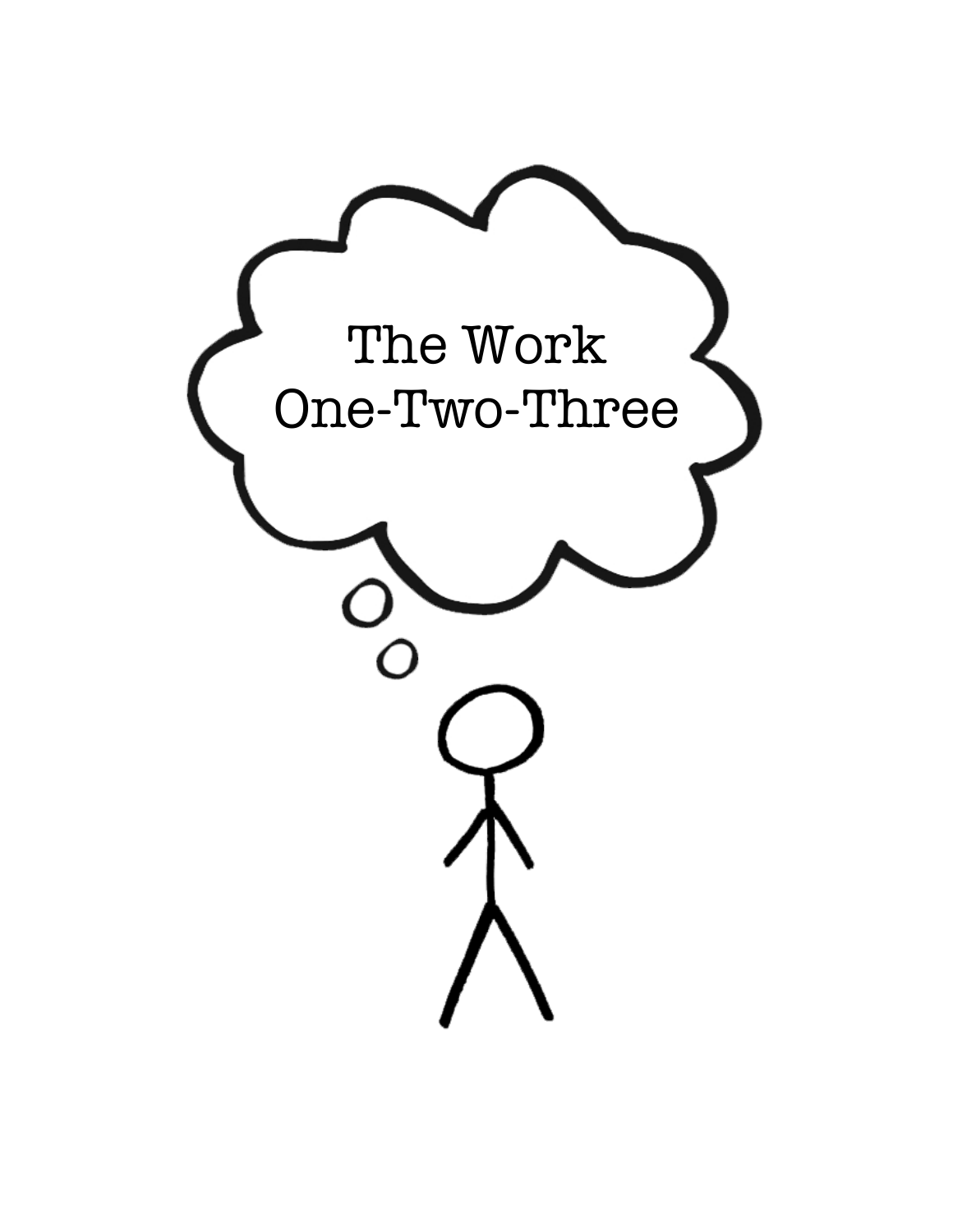## The Work **One**-Two-Three I Complain About… Worksheet

| List the people in your life and your complaints about them.                                                                                                                      |  |  |  |  |
|-----------------------------------------------------------------------------------------------------------------------------------------------------------------------------------|--|--|--|--|
| For example:<br>I complain about Alison because she betrayed me.<br>I complain about my mother because she talks too much.<br>I complain about <b>Paul</b> because he lied to me. |  |  |  |  |
| I complain about (name) because __________(complaint) ______________.                                                                                                             |  |  |  |  |
|                                                                                                                                                                                   |  |  |  |  |
|                                                                                                                                                                                   |  |  |  |  |
|                                                                                                                                                                                   |  |  |  |  |
|                                                                                                                                                                                   |  |  |  |  |
|                                                                                                                                                                                   |  |  |  |  |
|                                                                                                                                                                                   |  |  |  |  |
|                                                                                                                                                                                   |  |  |  |  |
|                                                                                                                                                                                   |  |  |  |  |
|                                                                                                                                                                                   |  |  |  |  |
|                                                                                                                                                                                   |  |  |  |  |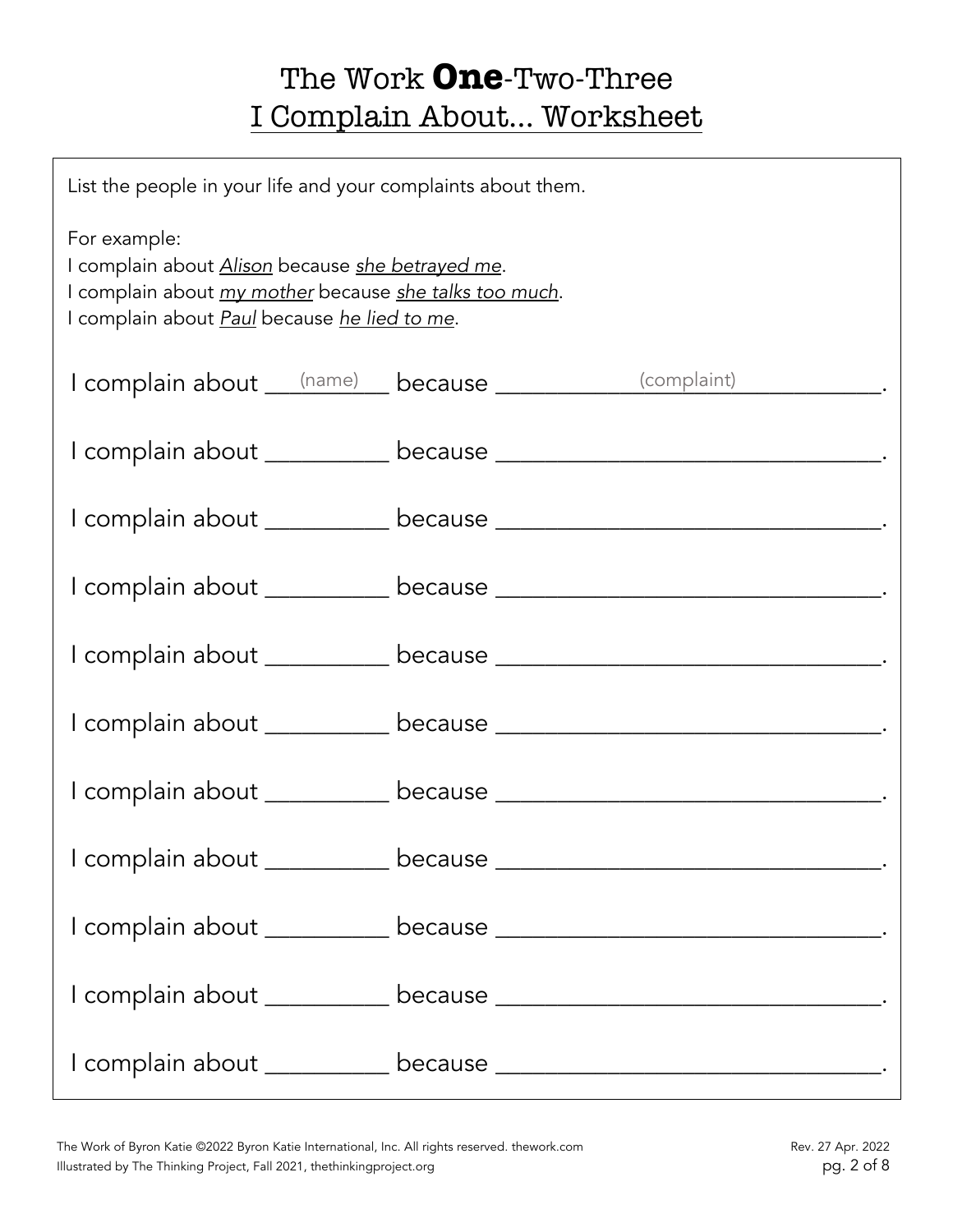## The Work **One**-Two-Three I Complain About… Worksheet (cont'd)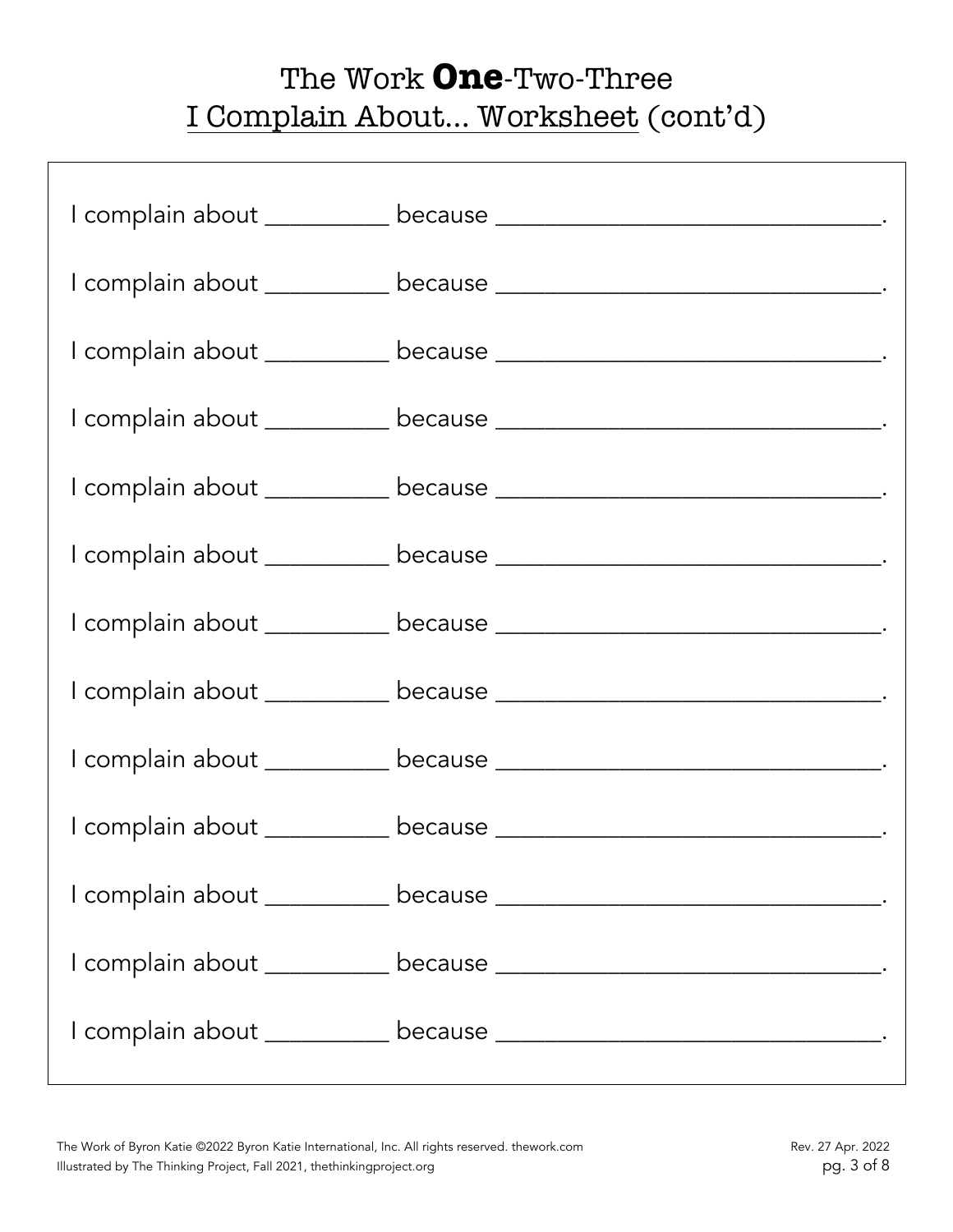## The Work One-**Two**-Three One-Belief-at-a-Time Worksheet



#### Find Your Situation



The Work of Byron Katie ©2022 Byron Katie International, Inc. All rights reserved. thework.com Rev. 27 Apr. 2022 Illustrated by The Thinking Project, Fall 2021, thethinkingproject.org pg. 4 of 8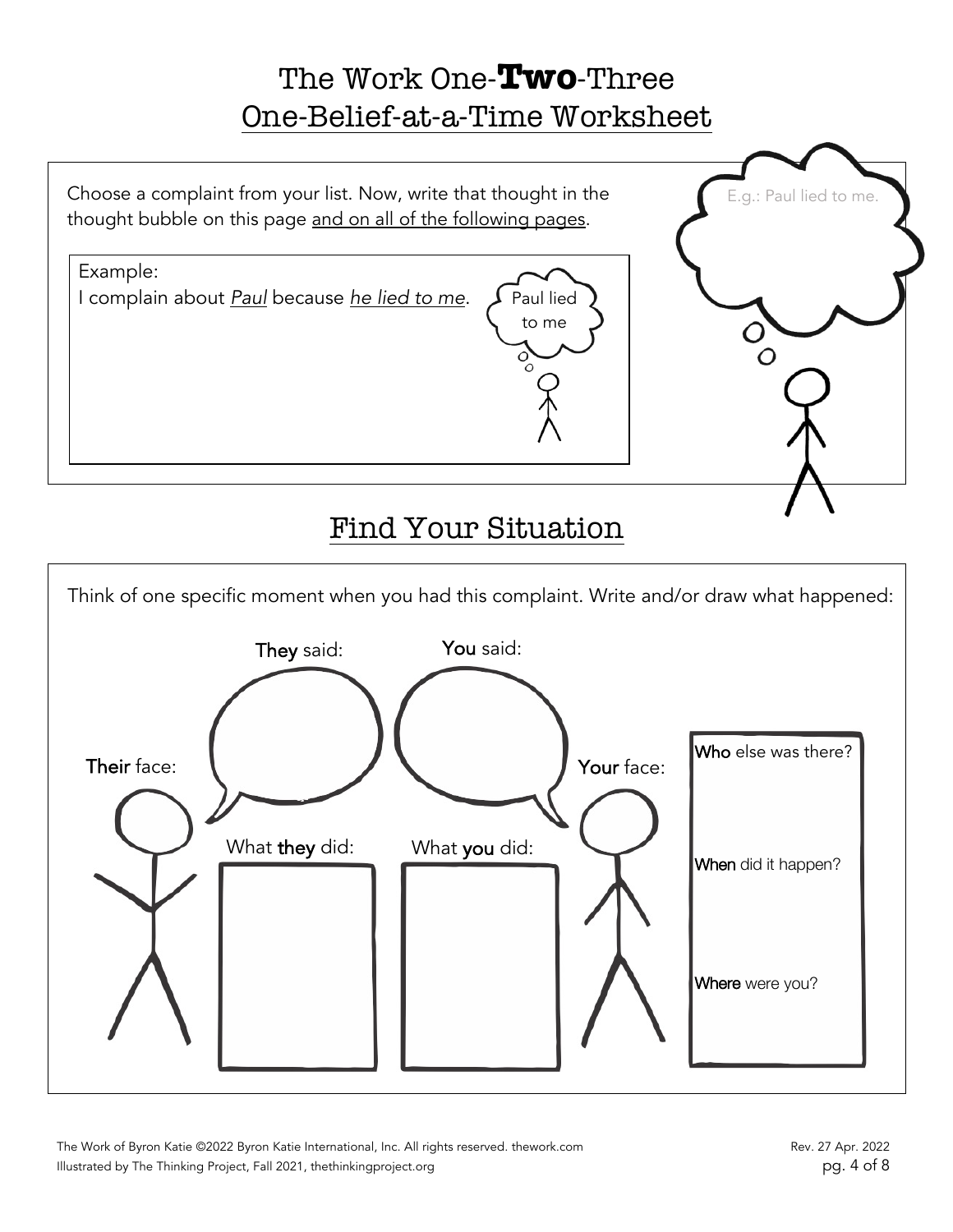## The Work One-**Two**-Three One-Belief-at-a-Time Worksheet (cont'd)



The Work of Byron Katie ©2022 Byron Katie International, Inc. All rights reserved. thework.com Rev. 27 Apr. 2022 Rev. 27 Apr. 2022 Illustrated by The Thinking Project, Fall 2021, thethinkingproject.org pg. 5 of 8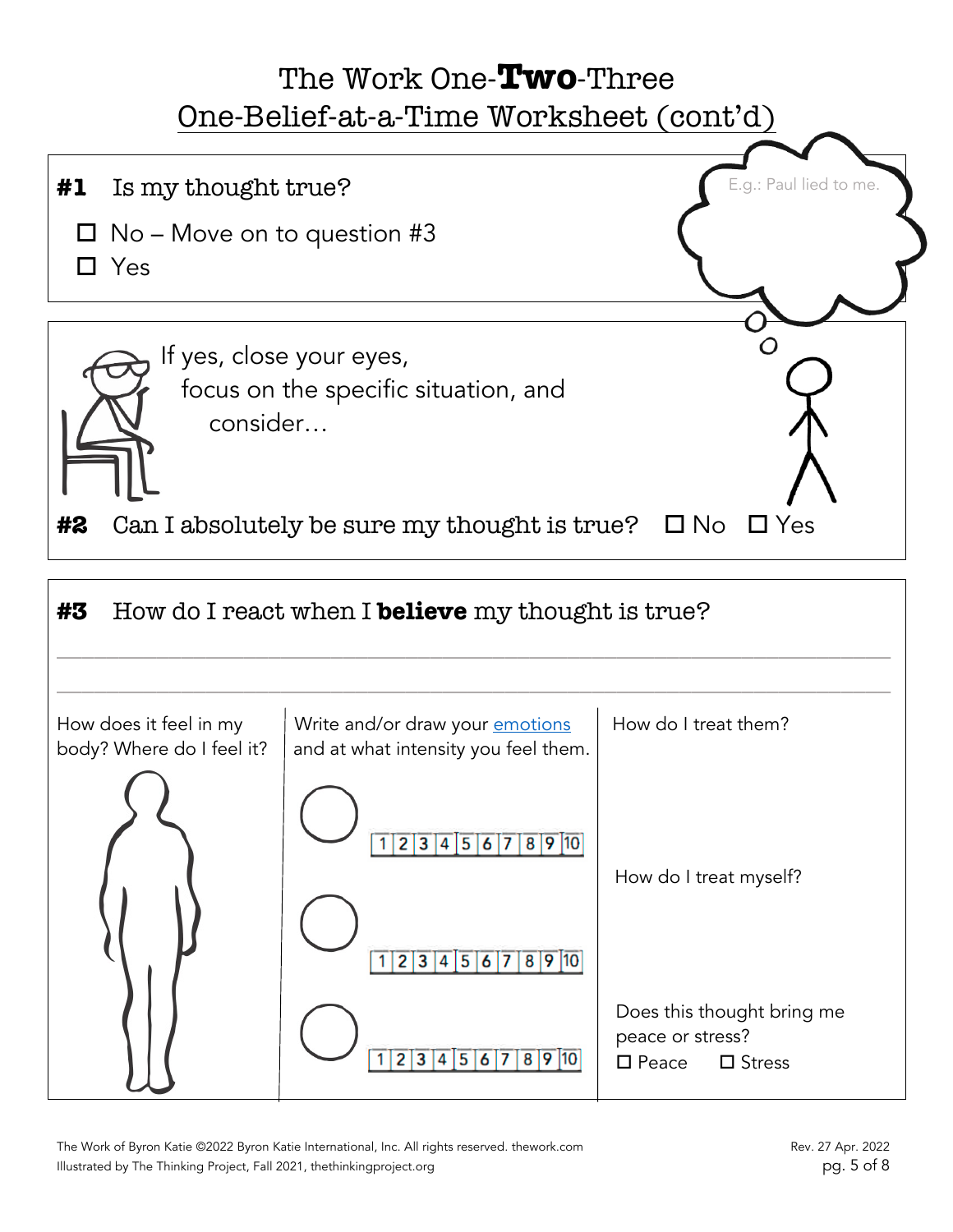

# Turn the thought around. To the self: I lied to me. How is this as true or truer? \_\_\_\_\_\_\_\_\_\_\_\_\_\_\_\_\_\_\_\_\_\_\_\_\_\_\_\_\_\_\_\_\_\_\_\_\_\_\_\_\_\_\_\_\_\_\_\_\_\_\_\_\_\_\_\_\_\_\_\_\_\_\_\_\_\_\_\_\_\_\_\_\_\_\_\_  ${\sf To}$  the other: I lied to Paul.  ${\sf I}$ How is this as true or truer?  $\overline{\phantom{a}}$ To the opposite: Paul told me the truth.. \_\_\_\_\_\_\_\_\_\_\_\_\_\_\_\_\_\_\_\_\_\_\_\_\_\_\_\_\_\_\_\_\_\_\_\_\_\_\_\_\_\_\_\_\_\_\_\_\_\_\_\_\_\_\_\_\_\_\_\_\_\_\_\_\_\_\_\_\_\_\_\_\_\_\_\_How is this as true or truer? \_\_\_\_\_\_\_\_\_\_\_\_\_\_\_\_\_\_\_\_\_\_\_\_\_\_\_\_\_\_\_\_\_\_\_\_\_\_\_\_\_\_\_\_\_\_\_\_\_\_\_\_\_\_\_\_\_\_\_\_\_\_\_\_\_\_\_\_\_\_\_\_\_\_\_\_ \_\_\_\_\_\_\_\_\_\_\_\_\_\_\_\_\_\_\_\_\_\_\_\_\_\_\_\_\_\_\_\_\_\_\_\_\_\_\_\_\_\_\_\_\_\_\_\_\_\_\_\_\_\_\_\_\_\_\_\_\_\_\_\_\_\_\_\_\_\_\_\_\_\_\_\_ \_\_\_\_\_\_\_\_\_\_\_\_\_\_\_\_\_\_\_\_\_\_\_\_\_\_\_\_\_\_\_\_\_\_\_\_\_\_\_\_\_\_\_\_\_\_\_\_\_\_\_\_\_\_\_\_\_\_\_\_\_\_\_\_\_\_\_\_\_\_\_\_\_\_\_\_ \_\_\_\_\_\_\_\_\_\_\_\_\_\_\_\_\_\_\_\_\_\_\_\_\_\_\_\_\_\_\_\_\_\_\_\_\_\_\_\_\_\_\_\_\_\_\_\_\_\_\_\_\_\_\_\_\_\_\_\_\_\_\_\_\_\_\_\_\_\_\_\_\_\_\_\_ \_\_\_\_\_\_\_\_\_\_\_\_\_\_\_\_\_\_\_\_\_\_\_\_\_\_\_\_\_\_\_\_\_\_\_\_\_\_\_\_\_\_\_\_\_\_\_\_\_\_\_\_\_\_\_\_\_\_\_\_\_\_\_\_\_\_\_\_\_\_\_\_\_\_\_\_

The Work of Byron Katie ©2022 Byron Katie International, Inc. All rights reserved. thework.com Rev. 27 Apr. 2022 Rev. 27 Apr. 2022 Illustrated by The Thinking Project, Fall 2021, thethinkingproject.org pg. 6 of 8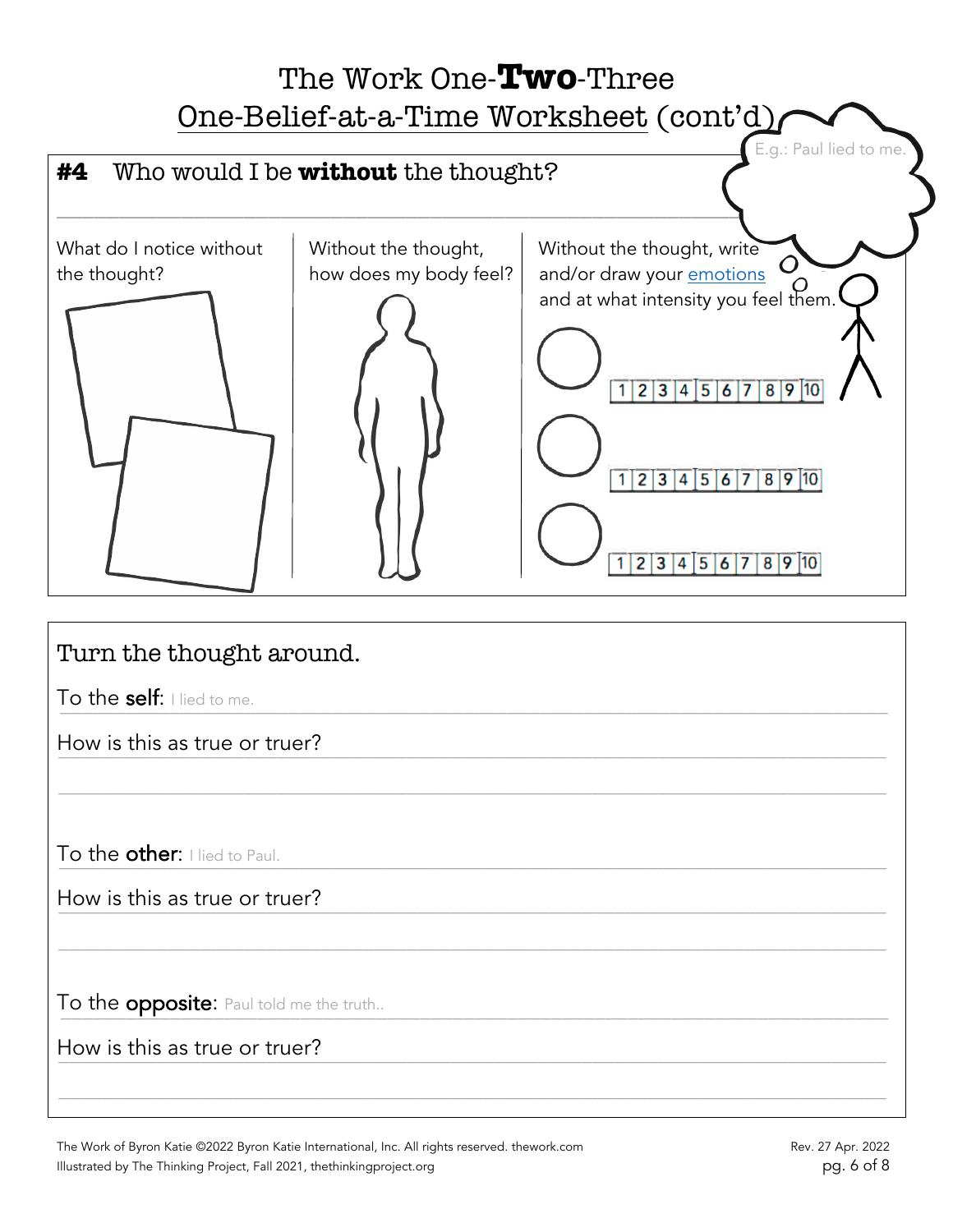|    | The Work One-Two-Three<br>Judge-Your-Neighbor Worksheet                                                                                                          |  |
|----|------------------------------------------------------------------------------------------------------------------------------------------------------------------|--|
|    | E.g.: Paul lied to me.<br>Move your complaint to #1 below. Stay focused on the specific situation<br>as you fill in the Worksheet using short, simple sentences. |  |
| #1 | In this situation, who angers, confuses, hurts,<br>saddens, or disappoints you, and why?                                                                         |  |
|    | I am <i>angry</i> with <i>Paul</i> because <i>he lied to me.</i>                                                                                                 |  |
|    | <b>I am</b> (your emotion) <b>with</b><br>(name)                                                                                                                 |  |
|    | <b>because</b> (annoying thought)                                                                                                                                |  |
| #2 | In this situation, how do you want him/her/them to change?<br>What do you want him/her/them to do?                                                               |  |

I want *Paul* to *see that he is wrong*. I want *him* to *stop lying to me.*

I want \_\_\_\_\_\_\_\_\_\_ to \_\_\_\_\_\_\_\_\_\_\_\_\_\_\_\_\_\_\_\_\_\_\_\_\_\_\_\_\_\_\_\_\_\_\_\_\_\_\_\_\_\_. (name)

I want \_\_\_\_\_\_\_\_\_\_ to \_\_\_\_\_\_\_\_\_\_\_\_\_\_\_\_\_\_\_\_\_\_\_\_\_\_\_\_\_\_\_\_\_\_\_\_\_\_\_\_\_\_.

| #3 | In this situation, what advice would you offer him/her/them?<br>"He/she/they should/shouldn't" |  |
|----|------------------------------------------------------------------------------------------------|--|
|    | Paul shouldn't frighten me with his behavior. He should take a deep breath.                    |  |
|    | (name) should / shouldn't                                                                      |  |
|    | should / shouldn't                                                                             |  |

The Work of Byron Katie ©2022 Byron Katie International, Inc. All rights reserved. thework.com Rev. 27 Apr. 2022 Illustrated by The Thinking Project, Fall 2021, thethinkingproject.org pg. 7 of 8